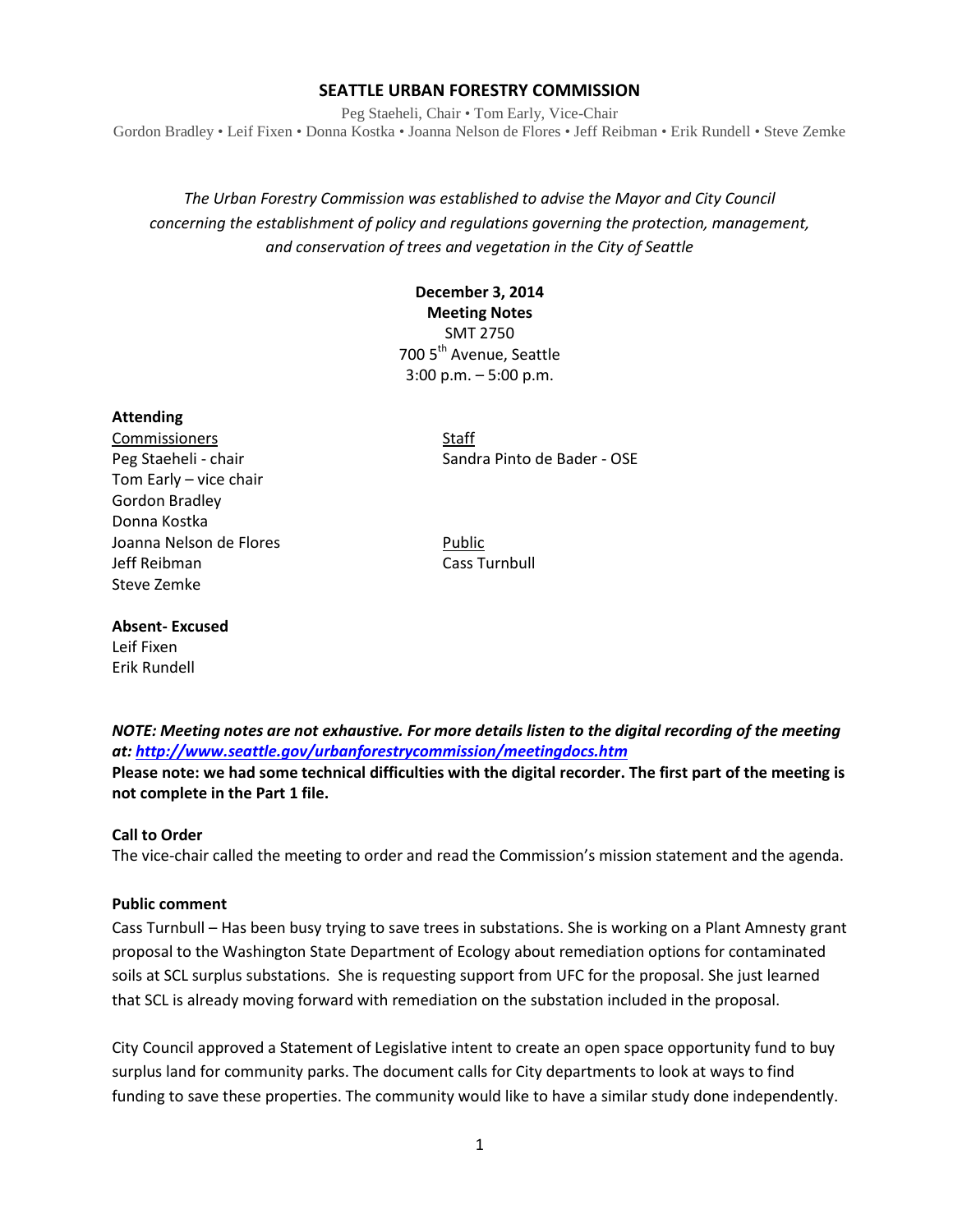NOTE: Sandra will send information on the SLI to the Commission.

## **Adoption of November 5 and November 12 meeting notes**

**ACTION: A motion to approve the November 5 meeting notes as written was made, seconded and approved.** 

**ACTION: A motion to approve the November 12 meeting notes as amended was made, seconded and approved.** 

**Chair and vice-chair elections** Chair – Leif Fixen Vice-chair – Tom Early

## **Carbon and UF letter – discussion and vote**

There is an opportunity to look at California market. Would like to make the letter broad and encourage the City to participate.

# **ACTION: A motion to approve the letter of recommendation as amended was made, seconded and approved.**

## **Park's Open Space Policy letter – discussion and vote**

Peg spoke with Parks and they are not moving too fast and are hoping to come up with a draft in the first quarter of 2015. UFC would like to be involved in the process.

Commissioners expressed two points of view:

- Include language referring to Cheasty in this letter, and
- Keep the letter broad and focus on UFC being at the table during the policy development.

The Commission agreed to follow up on Cheasty in early 2015.

**ACTION: A motion to approve the letter of recommendation as amended was made, seconded and approved.** 

### **Queen Anne's Children's Home letter – discussion and vote**

Commissioners discussed the letter and provided amendments.

**ACTION: A motion to approve the letter of recommendation as amended was made, seconded and approved.** 

### **Plant Amnesty letter – discussion and vote**

**ACTION: A motion to approve the letter of recommendation as amended was made, seconded and approved.**